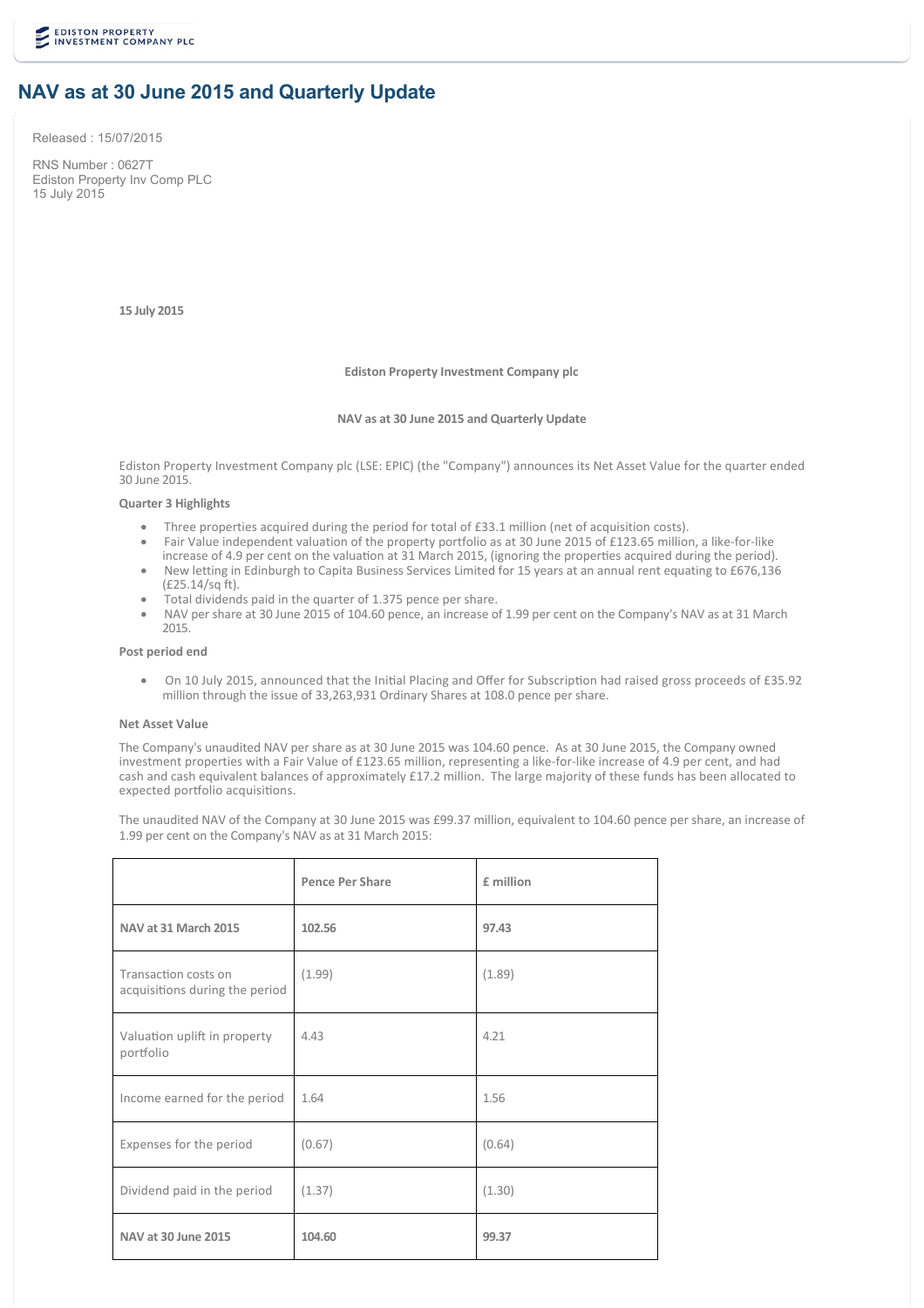The NAV attributable to the ordinary shares has been calculated under International Financial Reporting Standards. It incorporates the independent portfolio valuation as at 30 June 2015 and income for the quarter, but does not include a provision for any accrued dividend.

#### **Portfolio activity**

During the quarter, the Company completed three acquisitions totalling £33.1 million. It purchased an office building in Bath, a B&Q Extra retail warehouse in Coatbridge, Glasgow, and a multi-let retail warehouse park in Daventry. The properties offer a number of opportunities for the investment adviser to implement its particular style of asset management in order to enhance the Company's income profile and returns.

There has been further success with the letting of the vacant office accommodation within the portfolio. The ninth floor at St Philips Point in Birmingham has been let to Accountancy Action Limited, leaving only two of the nine floors unoccupied. Accountancy Action Limited has taken the 1,800 sq ft floor at a rent of £24.00 per sq ft per annum on a five-year lease without a break clause.

The largest void in the portfolio was also let during the quarter, with Capita Business Services Limited leasing the entire 26,894 sq ft property at 145 Morrison Street in Edinburgh. Capita has taken a 15-year lease without a break clause at an annual rent of £676,136.

The letting success has seen the Company's void rate reduce from 19.00 per cent to 8.00 per cent. These voids have been largely covered by rental guarantees which will remain payable during rent free periods granted as part of the lettings. Around 80 per cent of the remaining unlet property is covered by rental guarantees.

#### **Gearing**

On 6 May 2015, EPIC (No.1) Limited, a wholly-owned subsidiary of the Company, entered into a ten-year, £40 million secured term loan agreement with Aviva Commercial Finance Limited. The loan, which has been fixed at an interest rate of 3.09 per cent for its duration, is secured over the Company's existing property portfolio.

## **Dividends**

Three dividends of 0.4583 pence per share each were paid in April, May and June 2015, in respect of the three months ended 31 May 2015. The cumulative amount paid in the quarter was, therefore, 1.375 pence per share. Post quarter-end, a further dividend of 0.4583 pence per share was declared for the month to 30 June 2015. Shareholders on the register at close of business on 10 July 2015 will be entitled to this dividend, which will be paid on 31 July 2015.

In the absence of unforeseen circumstances, the Board intends to continue paying monthly dividends of 0.4583 pence per share, implying an annualised dividend yield of 5.5%, calculated by reference to the Company's issue price of 100p per share at launch.

#### **Post period end equity issuance**

On 9 June 2015, the Company announced an Initial Placing, Offer for Subscription and Placing Programme, allowing the Company to issue up to 150 million new Ordinary Shares in aggregate.

On 10 July 2015, the Company announced that the Initial Placing and Offer for Subscription had raised gross proceeds of £35.92 million through the issue of 33,263,931 Ordinary Shares at a price of 108.0 pence per Share, a 2.65 per cent premium to the unaudited net asset value of 105.21 pence per share as at 19 June 2015.

The Company has the ability through the Placing Programme to issue up to 116,736,069 Ordinary Shares (in respect of 6,736,069 of which pre-emption rights have been disapplied) throughout the period from 14 July 2015 to 22 June 2016; and the Company also has a general authority from its shareholders to issue a further 9,500,000 Ordinary Shares by way of a tap on a non pre-emptive basis, such authority expiring at the conclusion of the Company's next annual general meeting, or 24 June 2016, whichever is sooner.

Further details of the Placing Programme are contained in the Company's prospectus dated 23 June 2015 which is available on the Company's website (www.ediston.com/epic).

#### **Total Voting Rights**

As at today's date, the Company's issued share capital consists of 128,263,931 Ordinary Shares of one pence each. The total number of voting rights in the Company is 128,263,931, and this figure may be used by shareholders as the denominator for the calculations by which they should determine, if they are required to notify their interest in, or change to their interest in, the Company under the FCA's Disclosure and Transparency Rules.

## **Next Valuation**

The next independent quarterly valuation of the property portfolio will be conducted by Knight Frank as at 30 September 2015 with the NAV per share at the same date announced in October 2015.

#### **Enquiries:**

Will Barnett - Canaccord Genuity, 0207 523 8000

Calum Bruce - Investment Adviser, Ediston Properties Limited, 0131 225 5599

Danny O'Neill - Investment Adviser, Ediston Properties Limited, 0131 225 5599

Martin Cassels - Company Secretary, R&H Fund Services Limited, 0131 524 6140

James Whitmore/Jeremy Carey ‐ Tavistock 020 7920 3150

*Notes to Editors*